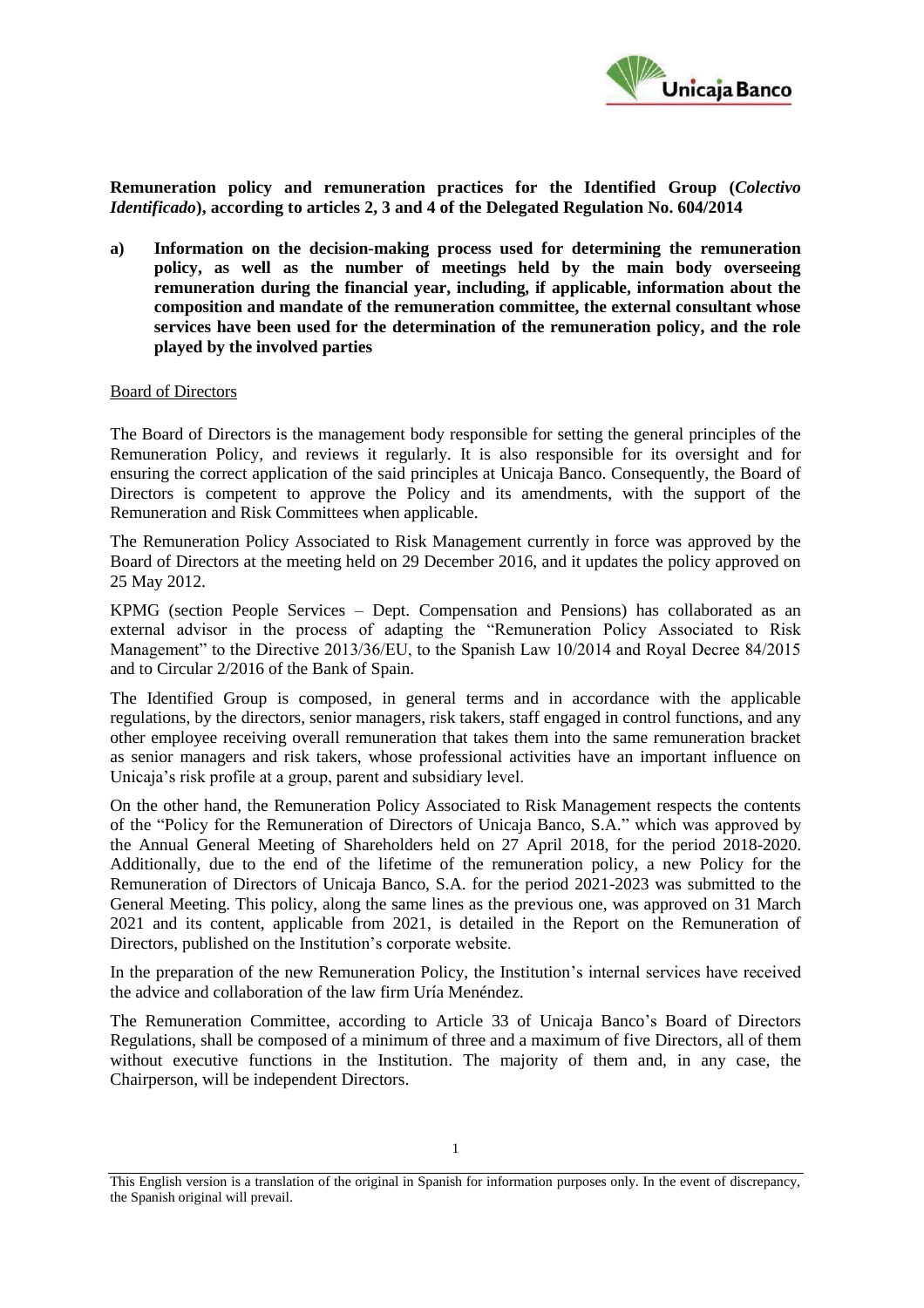

The members of the Remuneration Committee shall be appointed by the Board of Directors taking into account the knowledge, experience and skills required for the functions to be performed. In 2020, the Remuneration Committee held six meetings.

Without prejudice to other functions attributed by the law (essentially, Art. 529 *quindecies* of the Royal Decree Law 1/2020 approving the Law on Corporate Enterprises –*Ley de Sociedades de Capital*-, and Art. 39 of the Royal Decree 84/2015), the Bylaws or the Board of Directors' Regulations, the Remuneration Committee has the following duties:

- To arrange for the observance of the remuneration policy established by Unicaja Banco.
- To prepare decisions on remunerations, including those having an effect on the Institution's risk and risk management, which shall be adopted by the Board of Directors.
- To propose to the Board of Directors the remuneration policy for Directors and Senior Management, as well as the individual remuneration and other contractual conditions of the executive Directors and Senior Managers, and to arrange for their observance.
- To prepare a specific report accompanying the proposal of the Policy for the Remuneration of the Board of Directors.

As for the Risk Committee, and with exclusive reference to this section, its duties include the collaboration to establish rational remuneration policies and practices.

For that purpose, the Risk Committee shall assess, without prejudice to the duties of the Remuneration Committee, whether the planned incentive policy takes account of risk, capital, liquidity, probability and timing of profits.

During 2020, Unicaja Banco's Risk Committee held a total of 11 meetings.

# **Other bodies and units**

In the organizational structure of the parent company Unicaja Banco, the different duties related to the remuneration policy are assigned to the following Directorates, without prejudice to the involvement of other Directorates, Departments or corporate functions in the process of preparation, application or review of the policy: Directorate of Secretariat of Governing and Management Bodies, Human Resources Directorate, Internal Audit Directorate, Corporate Directorate of Global Risk Control, and Compliance Directorate.

The general mission for each of those Directorates is:

- General Directorate of General and Technical Secretariat: to organize, convene and assist in all the activities of the Governing and Management Bodies, informing of the adopted resolutions and following up on them. To manage the provision of the documents needed for the meetings of the Governing and Management Bodies; to prepare the minutes of the meetings; to communicate and send the documents to the appropriate bodies and institutions in relation to the activity of the Governing and Management Bodies; as well as to coordinate the completion of the reports to be approved or considered.
- Human Resources Directorate: to propose and implement the Human Resources policy, developing systems and procedures that are adequate to Unicaja Banco's needs; to participate and give advice on the preparation and assessment of the Institution's Remuneration Policy, including the remuneration scheme, the remuneration levels and the incentive programme, so as

This English version is a translation of the original in Spanish for information purposes only. In the event of discrepancy, the Spanish original will prevail.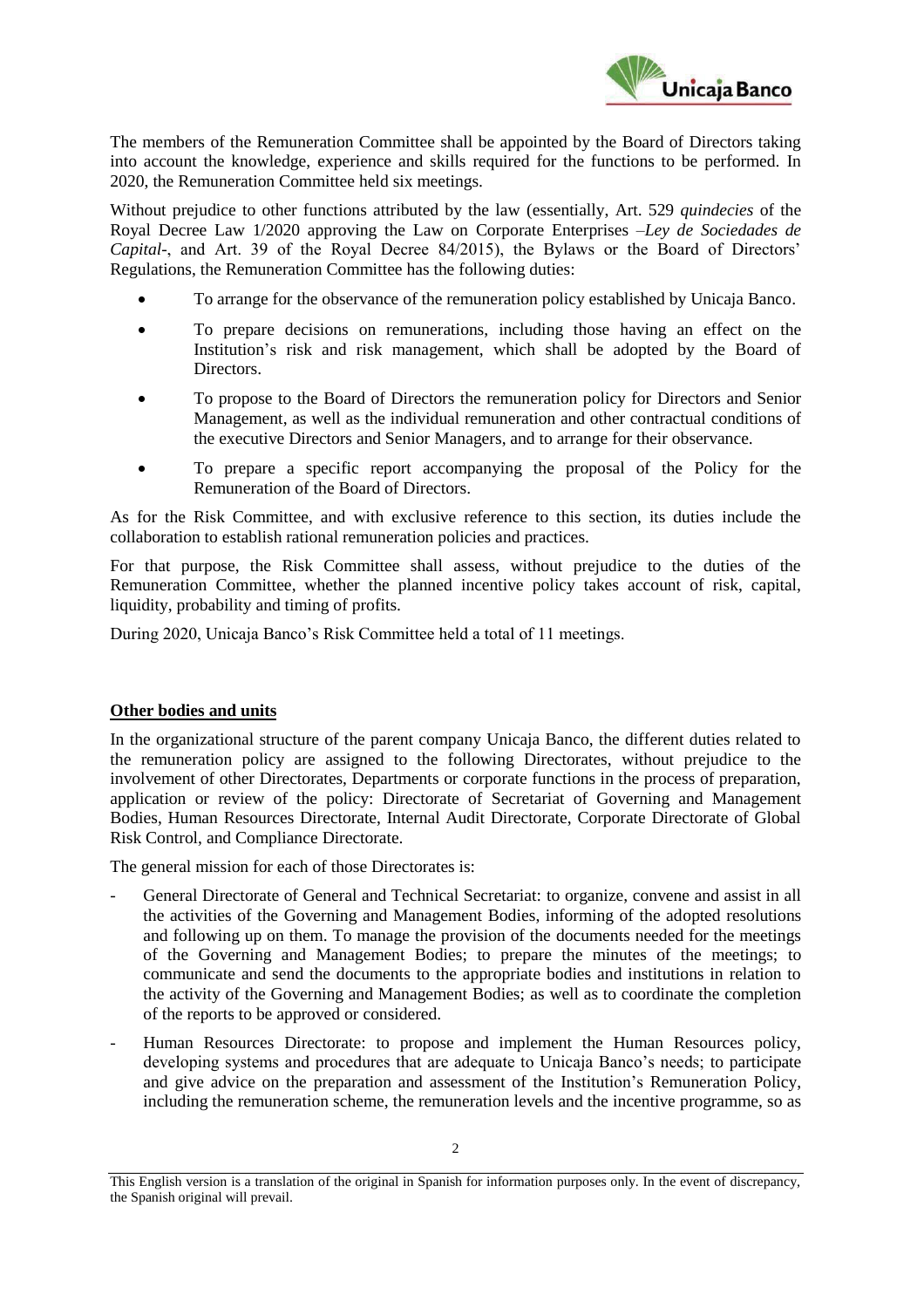

to attract and retain the staff that the Institution needs and also to ensure the Policy's adequacy to the Institution's risk profile.

- Internal Audit Directorate: to carry out an independent and objective review of the quality and efficiency of the Institution's internal control system and of the risk management framework; and to carry out, at least once a year, a central and independent internal review of the Remuneration Policy of Unicaja Banco, in order to verify compliance with the remuneration guidelines and procedures adopted by the Board of Directors.
- Corporate Directorate of Global Risk Control: it is responsible for the control of all the Institution's risks, within the context of the RAF in force at any given time; it contributes to define risk-adjusted performance measures; it assesses how the variable remuneration scheme affects the Institution's risk profile and culture; it validates and assesses the data of risk adjustment and it cooperates as needed with the Remuneration and Risk Committees.
- Compliance Directorate: to work to ensure compliance with the applicable internal and external regulations; to analyze how the Remuneration Policy affects the Institution's compliance with the laws, internal policies and risk culture; and to report all the compliance risks and noncompliance problems detected, for them to be considered, in its oversight role, by the Board of Directors.

#### **b) Information on the link between remuneration and results**

In accordance with that set forth in the Remuneration Policy Associated to Risk Management, and therefore, in other sections of this document, where the remuneration is linked to results, the right to receive it and its total amount shall be based, in any case, on objective indicators. The variable remuneration of the Identified Group shall be reduced in the moment of the performance assessment if a negative behavior of the Institution's results or capital ratios is detected, whether in comparison with previous years or with peers, or if negative behavior of other parameters is detected, such as the degree of achievement of the objectives set.

# **c) The most important characteristics of the remuneration system, including information on the criteria used for performance measurement and risk adjustment, deferral policy and vesting criteria**

## Global remuneration

The Policy and the remuneration practices contained therein shall govern the overall remuneration applicable to Unicaja Banco's Identified Group, including salaries and discretionary pension benefits which may be considered as equivalent to variable remuneration.

As general principles of the global remuneration policy, it is established that the remuneration shall promote and be compatible with a proper and efficient risk management, without incentives to take risk that exceed the level tolerated by the Institution, taking as a reference, as applicable, the RAF approved by the Board of Directors, as well as the corporate strategy and long-term objectives, values and interests of Grupo Unicaja, avoiding conflicts of interest.

To reinforce the implementation of the remuneration policy, the "Identified Group" will be required not to use personal hedging strategies or insurance related to remuneration and liability which may undermine the risk alignment effects embedded in their remuneration arrangements.

This English version is a translation of the original in Spanish for information purposes only. In the event of discrepancy, the Spanish original will prevail.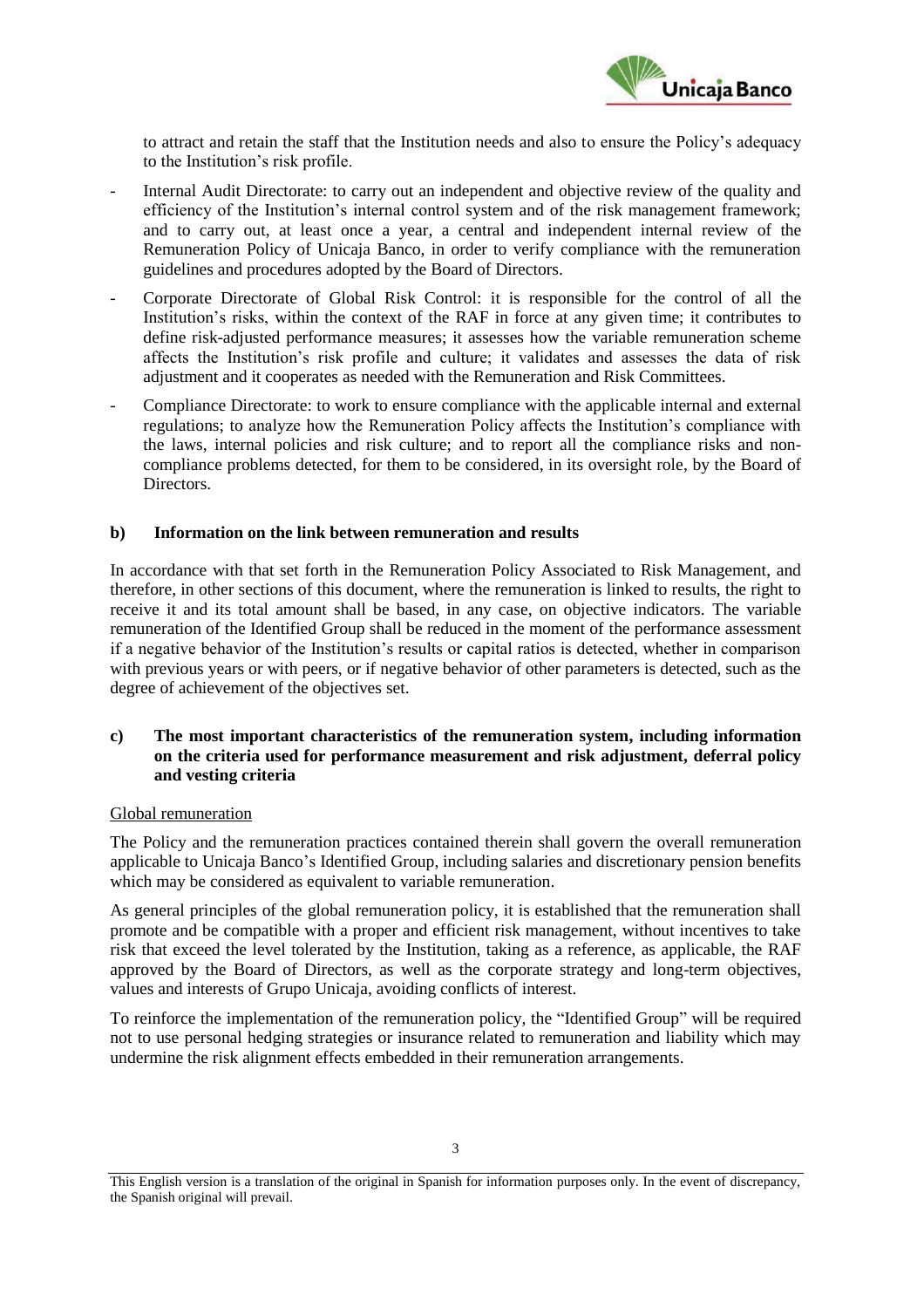

### Variable remuneration

Where remuneration includes variable components, it shall maintain a balanced and efficient relationship between these and the fixed components, so that the fixed component constitutes a sufficiently high proportion of the total remuneration.

In particular, the variable component shall not exceed 100% of the fixed component of each individual's total remuneration.

Variable components shall observe the following requirements, always respecting the principle of proportionality:

- 1. The total variable remuneration shall not limit the Institution's ability to strengthen the soundness of its capital base.
- 2. The variable remuneration of the Identified Group shall be cancelled or reduced in the moment of the performance assessment, if a negative behavior of the Institution's result or capital ratios is noticed, whether in comparison with previous years or with peers, or if a negative behavior of other parameters is detected, such as the degree of achievement of the objectives set.
- 3. In any case, the reduction in the variable remuneration shall always take place if there is a requirement or recommendation by the competent authority to limit the dividend distribution policy.
- 4. Up to 100% of the total variable remuneration shall be subject to *malus* or *clawback* arrangements.
- 5. Guaranteed variable remuneration is not compatible with sound risk management or the payfor-performance principle, so it shall not be part of prospective remuneration plans, and shall be exceptional. It will be applied only when hiring new staff and where the Institution has a sound and strong capital base and shall be limited to the first year of employment.
- 6. 40 to 60% of the variable remuneration to be paid by the Institution to the members of the Identified Group shall be deferred for a certain period, considering the economic cycle, the nature of the business, its risks and the activities of the member of staff in question. This period will never be shorter than three years or longer than five years.

In particular, for the financial year 2020, the following scheme shall be applicable:

a) Executive Directors:

At least 40% of the variable remuneration accrued in each financial year shall be deferred for a period of three to five years, and shall be subject to *ex post* adjustments for performance and for the evolution of the Institution's risk, capital and liquidity in the corresponding period.

For the period 2021-2023, in accordance with the new remuneration, policy, 60% of the variable remuneration accrued in each financial year by the executive Directors shall be deferred for a period of five years, and shall be subject to *ex post* adjustments for performance and for the evolution of the Company's risk, capital and liquidity in the corresponding period.

b) Other members of the Management Committee (*Comité de Dirección*)

40% of the variable remuneration accrued in each financial year shall be deferred for a period of three to four years, and shall be subject to *ex post* adjustments for performance and for the evolution of the Institution's risk, capital and liquidity in the corresponding period.

c) Other members of the Identified Group:

This English version is a translation of the original in Spanish for information purposes only. In the event of discrepancy, the Spanish original will prevail.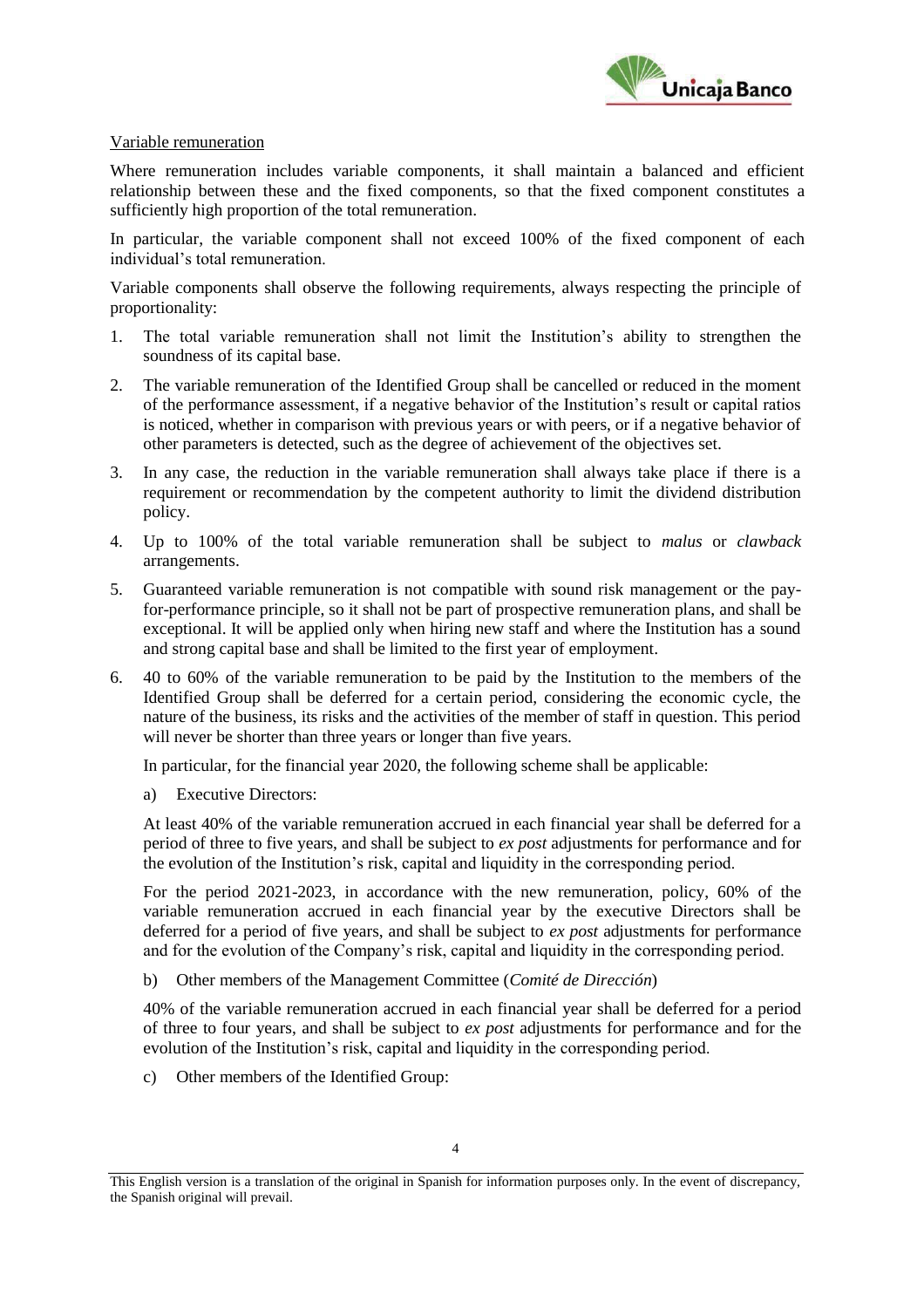

40% of the variable remuneration accrued in each financial year shall be deferred for a period of three years, and shall be subject to *ex post* adjustments for performance and for the evolution of the Institution's risk, capital and liquidity in the corresponding period.

7. At least 50% of the variable remuneration of all the members of the Identified Group, whether deferred or not, shall be paid in instruments linked to the evolution of Unicaja Banco's shares and, when possible, in other type of instruments determined by the supervisor and which reflect properly the Institution's credit rating. These payments in instruments shall have a retention for the appropriate period and shall be subject to the evolution of the Institution's own funds.

In such cases where remuneration is linked to performance, the right to receive it and its total amount shall be based on objective indicators.

The Bylaws provide that part of the remuneration of executive Directors may be variable, correlated to any indicator of the performance of the Director or the company. Additionally, under the framework of the Remuneration Policy, of the Company's General Scheme of Incentives (*Esquema General de Incentivos*), of the specific scheme for executive Directors and the contractual agreements therein, the Board of Directors shall set and assess each financial year, following the proposal made by the Remuneration Committee, the specific variable-targets and other conditions to determine the accrual, amount and payment of variable remuneration, which may vary from one executive Director to another.

# Features of the Annual Variable Remuneration Schemes for the Identified Group

The Scheme of Incentives for the Identified Group shall be approved annually:

- Scheme of Incentives for Executive Directors.
- Scheme of Incentives for Key Function Holders.
- Scheme of Incentives for other members of the Identified Group.

The following general calculation scheme will be applied, and it will determine the amount of variable remuneration to be received, which will be the result of multiplying the Index of Compliance with Objectives (ICO, *Índice de Cumplimiento de Objetivos*) in the year by the modulators that are set annually, by the established base incentive; all of the above subject to compliance with the restrictions established both at a general and system level.

| Applicable restrictions (a) |  |  |  |  |  |  |  |
|-----------------------------|--|--|--|--|--|--|--|
|                             |  |  |  |  |  |  |  |

Amount to be received= ICO (b) x Applicable modulators (c) x Base or reference incentive (d)

(a) In addition to the above mentioned restrictions (fixed-variable remuneration ratio, *ex-ante* and *ex-post* adjustments, deferral, payment in instruments, etc.), key restrictions will be set for each financial year, and partial non-compliance will not be permitted for these. These key restrictions may be general or specific to each system. General restrictions include compliance with the general and specific principles determined in the regulations, and system restrictions will require, as general rule, the achievement of, at least, the budgeted recurring Profit Before Tax (BAI, Beneficio Antes de Impuestos), as well as not reaching the limit in any basic metric of the RAF synthetic indicator for

This English version is a translation of the original in Spanish for information purposes only. In the event of discrepancy, the Spanish original will prevail.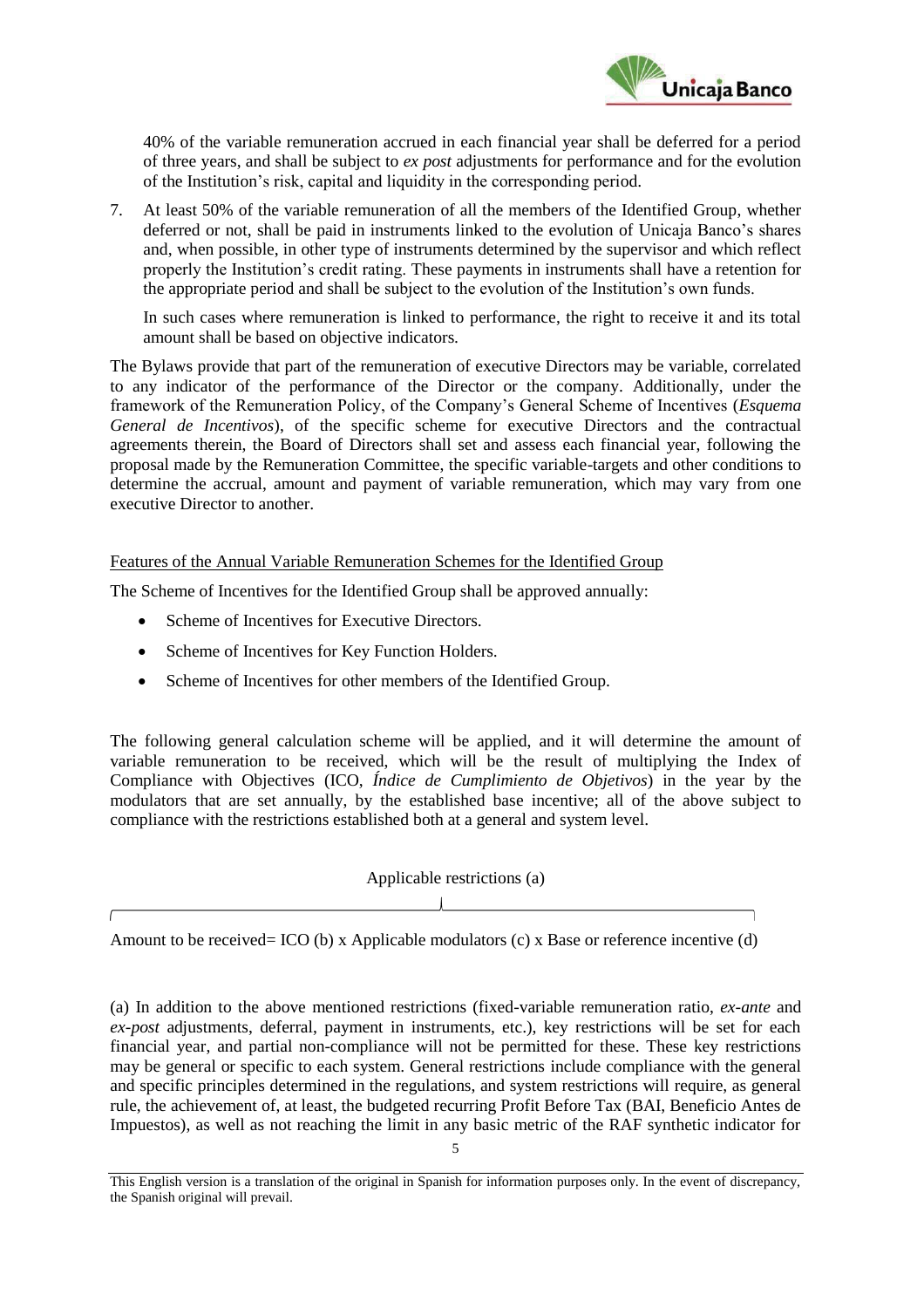

the financial year. The said synthetic indicator will be composed of certain selected RAF metrics, including preferentially:

- CET1 Fully-loaded ratio
- Leverage ratio
- Efficiency ratio
- NSFR
- Distance in rating to Peer Group (number of notches)
- CET1 Fully-loaded sensitivity to the impact of the credit spread in the FVOCI portfolio
- NPA ratio (excluding repos  $-ATAs$ -)
- Cost of credit impairment over total exposure
- **NPL ratio (excluding repos**  $-ATAs$ **-)**

(b) The Index of Compliance with Objectives (ICO, *Índice de Cumplimiento de Objetivos*) is a synthetic indicator that reflects the degree of achievement of the targets assigned to each employee or unit, calculated as the weighted average of the degree of compliance reached in each of the assigned variable-targets.

To be entitled to receive incentives, the minimum percentage of achievement to be reached at the end of the financial year will be established, as well as the maximum percentage that can be reached. In the latest approved systems, it was established that, in order to receive incentives, at the end of the year an ICO of at least 90% had to be reached, and the indicator for each variable was limited to 120%, with the ICO ranging from 0 to 120.

(c) The ICO modulators are indicators that increase or reduce the ICO according to the circumstances defined at Institution, Unit and/or individual level for each one of the systems. As Institution modulators, the following will be preferably used:

- Synthetic indicators of compliance with the Business Plan.
- Recurring BAI (excess over budget).
- RAF synthetic indicators.

And at an individual level, the performance assessment.

(d) The annual reference amount for the calculation to be paid as incentives will be determined according to the incentive system, with the possibility of determining both a general percentage of variable remuneration over fixed remuneration, or of an amount per position performed in the financial year. In both cases, the maximum limit of 100% of variable remuneration over fixed remuneration will be respected.

The pay out of incentives shall take place once the Annual Accounts are approved at the General Meeting, and after completion of the analysis of compliance with the targets, variables and performance assessment corresponding to each System, so that compliance with the corresponding general criteria –to which incentives are subject- can be determined.

This English version is a translation of the original in Spanish for information purposes only. In the event of discrepancy, the Spanish original will prevail.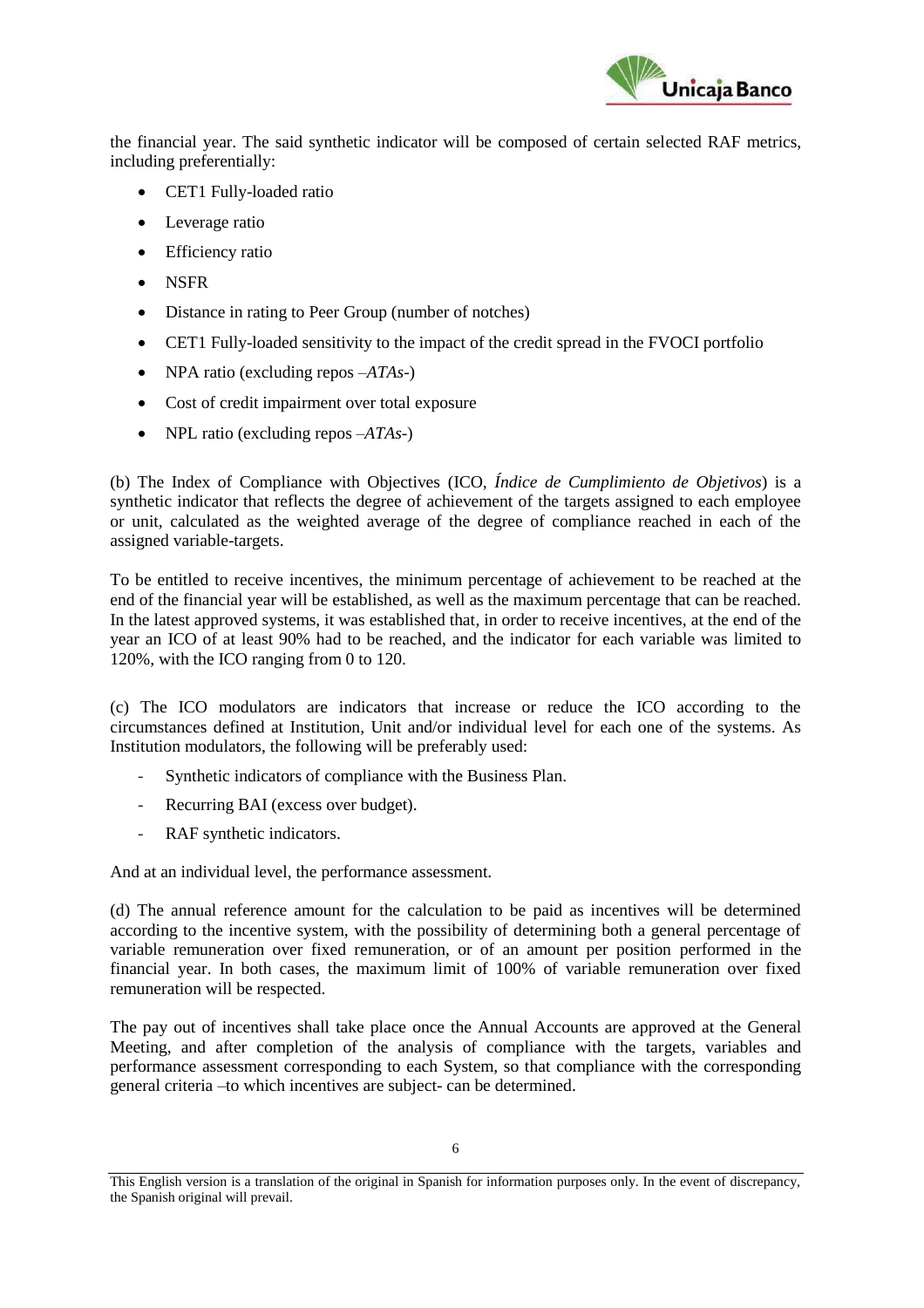

The Institution shall determine, for each system, in accordance with the analysis of results in the paragraph above, the total gross amount to pay in the year in concept of incentives. It shall take into account, for those purposes, compliance with the prudential capital requirements and, if applicable, the need to calculate the MDA and the imposition of limits on the determination and pay of variable remuneration.

If the calculations made result in a total amount to be paid out higher than that set by the Institution, it shall proceed to the directly proportional reduction of the gross individual amounts to pay as incentives, so that the total amount paid out does not exceed the mentioned quantitative limit.

Once a certain amount of variable remuneration has been determined, the pay out of the amounts deferred to be paid in the coming years shall be conditional upon the non-occurrence of circumstances that may result in the application of *malus* arrangements.

Exclusively for Other members of the Identified Group, under the interpretation of the proportionality principle, the neutralization of the principles of deferral, retention and payment in instruments shall be allowed, provided that the amount to be received by each of the persons affected by this system does not exceed in any case the annual amount of 50,000 euros and does not correspond, at least, to 50% of the fixed remuneration.

For the Identified Group, the variable remuneration already paid out in cash or in shares may be recovered if within the three years following its payment there is any of the circumstances set in the Remuneration Policy and stated in the section 'Risk adjustment requirements applicable to variable remuneration' of this document.

Due to the health and economic crisis caused by the COVID-19, for the year 2020, on the basis of the above, it was agreed to deactivate the incentive schemes for the members of the Identified Group.

## Discretionary pension benefits

Discretionary pension benefits are, in general, those discretionary payments made by a credit institution on an individual basis to its staff under a pension plan or other instrument granting retirement benefits and which can be considered as similar to variable remuneration. In no case will include benefits granted to an employee under the Institution's pension scheme covering all the staff.

In line with the Remuneration Policy Associated to Risk Management, the discretionary pension commitments shall be established under criteria which, in any case, are aligned with the Institution's interests, so that its payment and effectiveness period do not result in remunerations for this concept which are not in line with the economic situation of the Institution when they are to be paid.

The Institution shall ensure that malus and clawback arrangements are applied to discretionary pension benefits in the same way as to other variable remuneration elements.

For executive Directors, general managers and similar officers, a significant part of the contributions to pension commitments or savings insurances to cover analogous contingencies, which will not be lower than 15%, shall be in variable components and shall be treated as discretionary benefits.

## Risk adjustment requirements applicable to variable remunerations

The following requirements are set forth in the Institution's Remuneration Policy Associated to Risk Management:

This English version is a translation of the original in Spanish for information purposes only. In the event of discrepancy, the Spanish original will prevail.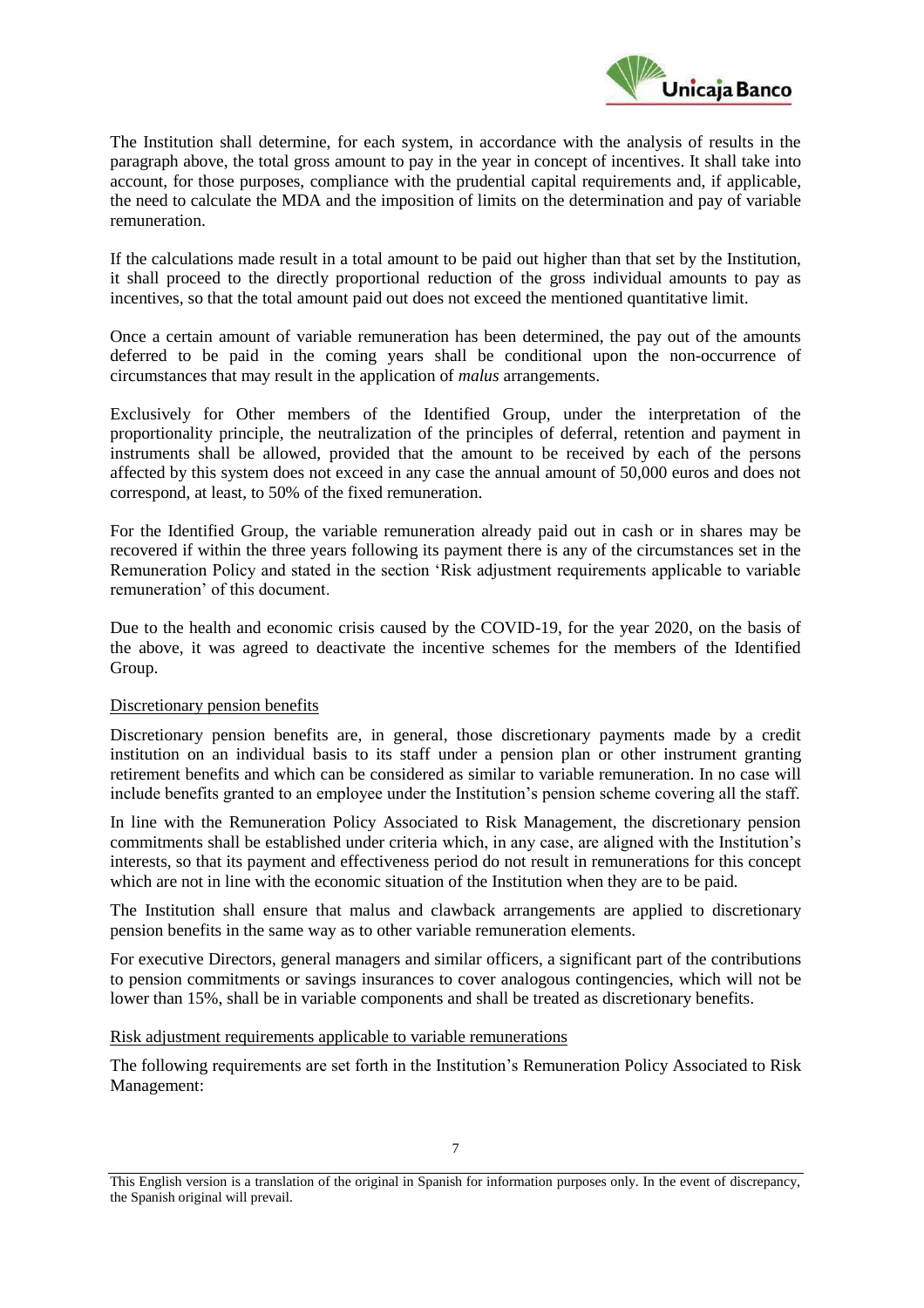

- 40 to 60% of the variable remuneration shall be deferred for a certain period, considering the economic cycle, the nature of the business, its risks and the activities of the member of staff in question. This period will never be shorter than three years or longer than five years.
- At least 50 per cent of the variable remuneration, whether deferred or not deferred, will be paid in Unicaja Banco's shares and, when possible, in other type of instruments determined by the supervisor and which reflect properly the Institution's credit rating.

The variable remuneration, including the deferred part, will be paid out or consolidated only if it is sustainable according to Unicaja Banco's financial situation, and if it is justified on the basis of the results of the Institution, the business unit or person in question.

Without prejudice to the application of the general principles of contract, labour or company law, the total variable remuneration shall be cancelled or significantly reduced where subdued or negative financial performance of Unicaja Banco occurs, taking into account both current remuneration and the reduction in the payouts of amounts previously earned, if any, through *malus* or *clawback* arrangements.

In this regard, up to 100% of the total variable remuneration of the Identified Group shall be subject to *malus* and *clawback* arrangements when there is a poor financial performance either of the Institution as a whole or of any specific Division, Directorate or Unit, whose action is relevant, in the terms established in the corresponding variable remuneration scheme.

Among the factors to be considered for these purposes, at least the following shall be included:

- a. Substantial failures in the risk management made by the Institution or by a significant Division, Directorate or Unit.
- b. The increase in the capital needs of the Institution or of any of its Divisions, Directorates or Unites that were not foreseen at the time the exposures were generated.
- c. Regulatory sanctions or judicial sentences on acts that may be attributable to a Division, Directorate or Unit, or to its managers.
- d. Significant misconduct, whether individual or collective. Particular consideration shall be given to the negative effects arising from the inappropriate marketing of products and the responsibilities of the persons or bodies that made those decisions.

In particular, in relation to the deferred variable remuneration that has to be paid, and for the purpose of its potential reduction, the following circumstances shall be considered, provided that there is a wilful misconduct or seriously negligent action directly attributable to the member of the Identified Group:

- a. The Institution's underlying financial condition has worsened significantly.
- b. There is an increase in the capital needs of the Institution resulting from a decision adopted by the Division, Directorate or Unit where the member of the Identified Group works or has worked, which was not foreseen at the time the exposure arose.
- c. The financial performance of the Institution, Division, Directorate or Unit where the member of the Identified Group works or has worked has been significantly reduced.
- d. The Institution, Division, Directorate or Unit where the member of the Identified Group works or has worked has suffered a wrong or inadequate risk management.
- e. The Institution has been required to or has been obliged to re-state any of its financial statements corresponding to any of the financial years included in the accrual or deferral period, where the such re-statement is not the result of a change in the regulations, and the

This English version is a translation of the original in Spanish for information purposes only. In the event of discrepancy, the Spanish original will prevail.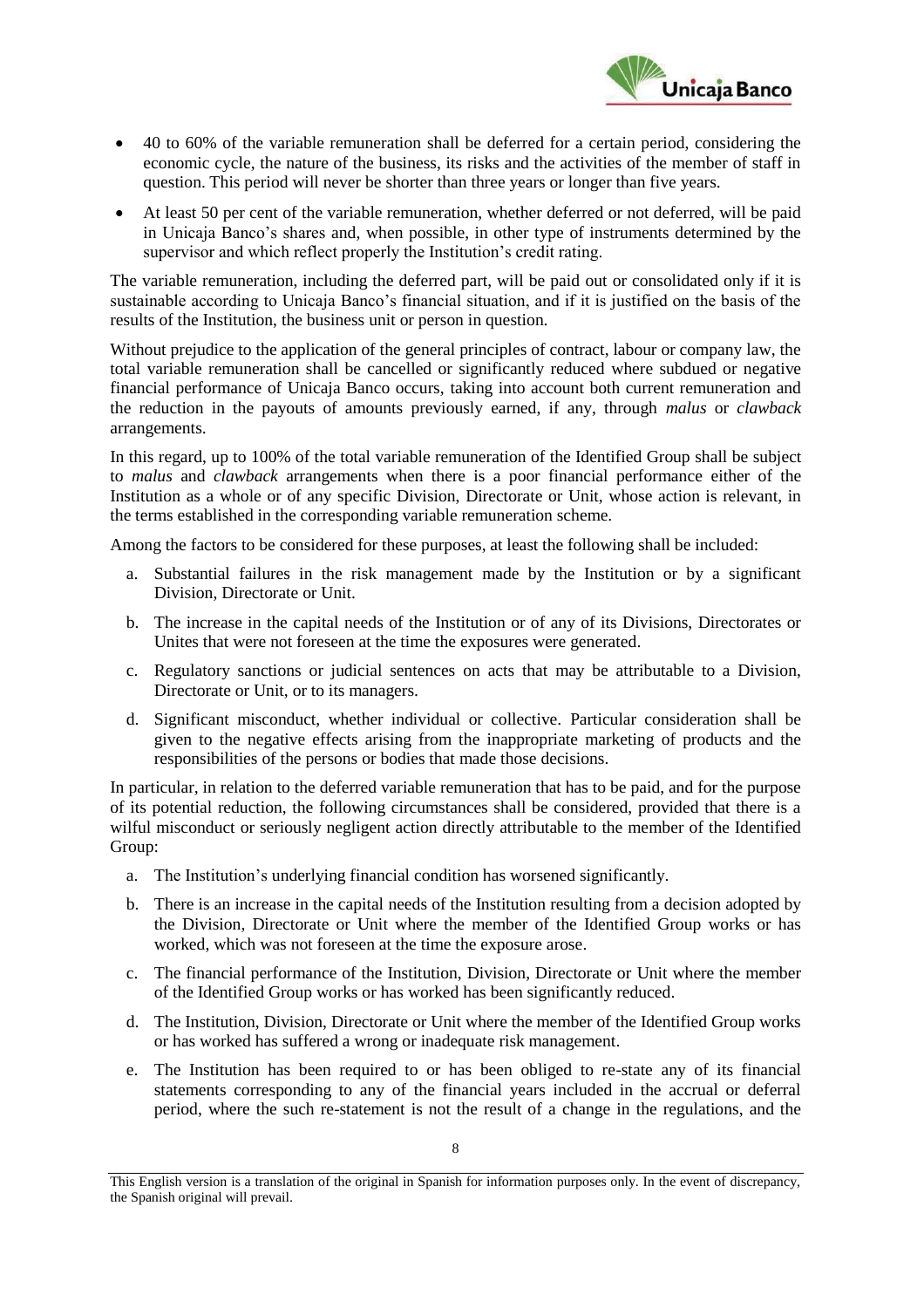

variable remuneration amount to be paid resulting from the said re-statement is lower than that initially accrued.

- f. There is in force a requirement or recommendation from the competent authority addressed to the Institution to limit its dividend distribution policy.
- g. The occurrence of circumstances that determine the lawful dismissal for misconduct of a member of the Identified Group, in accordance with the applicable labour regulations or, in the case of a Director, the occurrence of circumstances that result in his/her cessation from the position of director due to breach of his/her duties, to the performance of any action or omission that result in damage to the Institution, or the occurrence of the conditions needed for the Institution to be able to exercise its corporate liability action against him.
- h. The Institution is aware that there is a non-compliance with the suitability requirement by the member of the Identified Group which is also a member of the "Subject Group", as defined in the Policy for Suitability Assessment in force in Unicaja, occurring during the accrual period.
- i. The member of the Identified Group has incurred in misconduct or serious wrong that has caused a prejudice to the Division, Directorate or Unit where the member of the Identified Group works or has worked
- j. The member of the Identified Group has carried out or participated in irregular misconduct or fraudulent activities. For these purposes, it will be especially considered the negative impact from the irregular marketing of products and the responsibility of the persons or bodies that made the corresponding decision.
- k. Regulatory sanctions or judicial sentences are imposed on the Institution for facts that may be attributable to the member of the Identified Group, or to the Division, Directorate or Unit where the member of the Identified Group works or has worked.

The variable remuneration already paid in cash or in instruments shall be subject to recovery if any of the circumstances described above occur within three years following its payment, when they derive from a willful misconduct or seriously negligent misconduct directly attributable to the member of the Identified Group.

As it has been said above, for the year 2020, a resolution was made to deactivate the incentive schemes for the members of the Identified Group.

# **Other payments**

The payments due to early termination of the contracts of the "identified group" shall be reasonable and proportionate, and shall take into account the effective period of the service rendered and the agreed future service that will not be rendered, always without causing a prejudice to the Institution's solvency. As a general rule, the compensations applied will be those foreseen in the Workers' Statutes (*Estatuto de los Trabajadores*) or in the special regulations applicable, as well as those agreed, if any, in the contracts entered into. During the year 2020, a member of the "identified group" left the Institution, and a compensation payment of 430 thousand euros was paid out. Other two members of the "identified group" took early retirement (one of them on 31/12/2020) and in neither case the compensation paid can be considered as early termination, either due to the way in which it was paid or its amount.

# **Remuneration of Directors for their role as such**

The remuneration of Directors for their role as such shall consist of a fixed salary and attendance fees for attending the meetings of the Board of Directors and its Committees.

This English version is a translation of the original in Spanish for information purposes only. In the event of discrepancy, the Spanish original will prevail.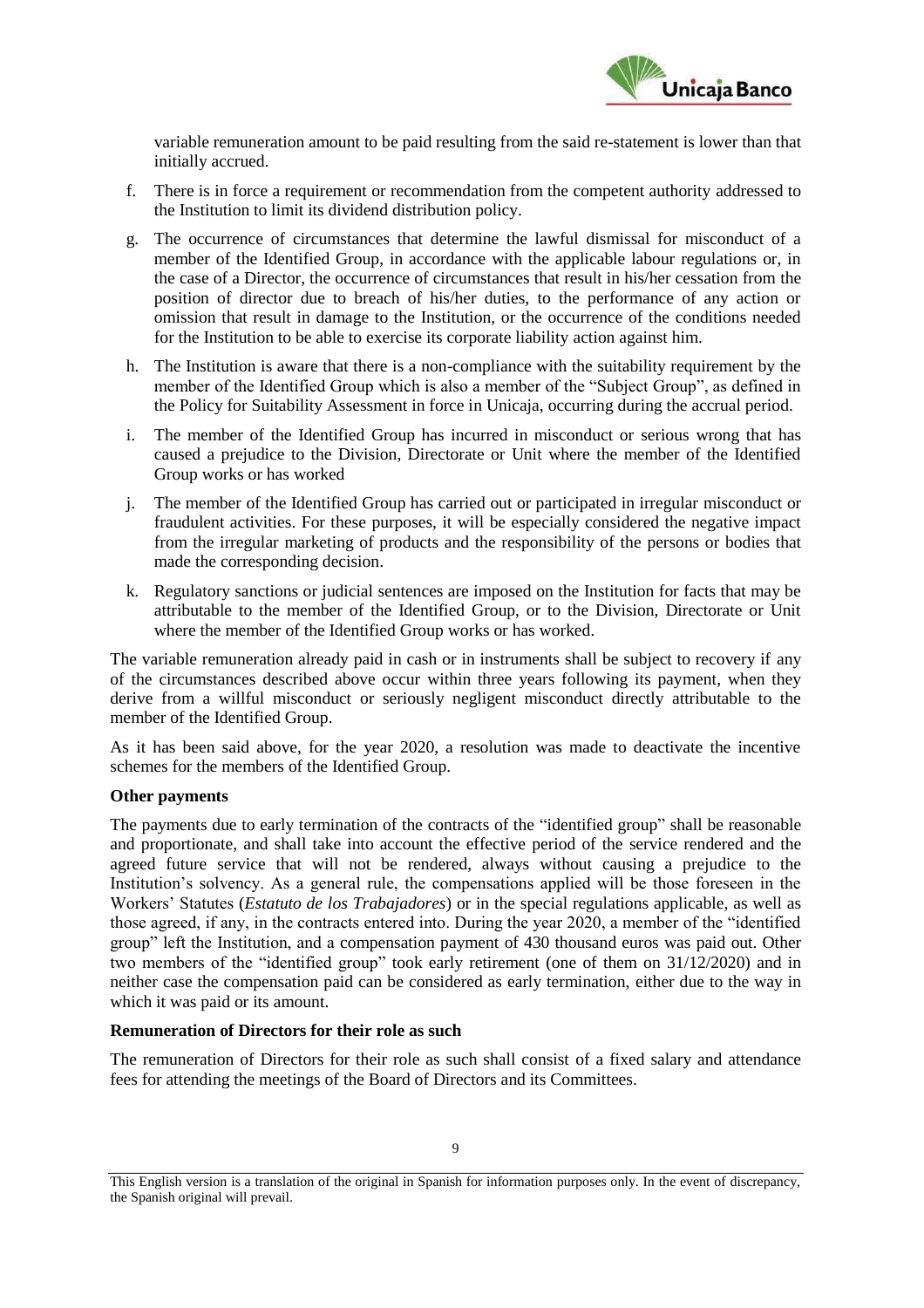

## **General remuneration of Executive Directors**

Executive Directors shall be entitled, too, to receive remuneration composed of:

- A fixed component, adequate to the services and responsibilities undertaken.
- A variable component, correlated to indicators of performance of the Company.
- An assistance component, covering the appropriate welfare and insurance systems.
- Compensation in case of separation or any other way of termination of the legal relationship with the Company due to circumstances not attributable to the Director.

## **d) The ratios between fixed and variable remuneration set in accordance with article 94 (1) (g) of Directive 2013/36/EU**

The variable component shall not exceed 100% of the fixed component of each individual's total remuneration. However, the Institution may approve a higher percentage provided that it does not exceed 200% of the fixed component, pursuant to the procedure established in Article 34, 1 (g) 2 of the Law 10/2014. So far, the General Meeting of Shareholders has not exercised this authority.

#### **e) Information on the performance criteria on which the entitlement to shares, options or variable remuneration components is based**

Where variable remuneration is linked to results, the entitlement to receive it and its total amount shall be based, in any case, on objective indicators. In case of significant incentives, a multi-year assessment combining the results of the member of the Identified Group (assessed according to financial and non-financial criteria of the affected business Unit, if applicable) and the Institution's global results will also be taken into consideration. The outstanding risks associated to those results will be considered too.

The variable remuneration, including the deferred part, will be paid out or consolidated only if it is sustainable according to Unicaja Banco's financial situation, and if it is justified on the basis of the results of the Institution, the business unit or person in question.

Without prejudice to the application of the general principles of contract, labour or company law, the total variable remuneration shall be cancelled or considerably contracted where subdued or negative financial performance of Unicaja Banco occurs, taking into account both current remuneration and the reduction in the payouts of amounts previously earned, if any, through malus or clawback arrangements.

In this sense, up to 100% of the total variable remuneration of the Identified Group shall be subject to malus and clawback arrangements.

# **f) The main parameters and rationale for the possible variable remuneration plans and other non-cash benefits**

#### Variable remuneration

Where remuneration includes variable components, it shall have a balanced and efficient ratio with the fixed components, so that the fixed component constitutes sufficiently high proportion of the total remuneration.

The variable components shall observe the following requirements, always respecting the principle of proportionality:

1. The total variable remuneration shall not limit the Institution's ability to strengthen the soundness of its capital base.

This English version is a translation of the original in Spanish for information purposes only. In the event of discrepancy, the Spanish original will prevail.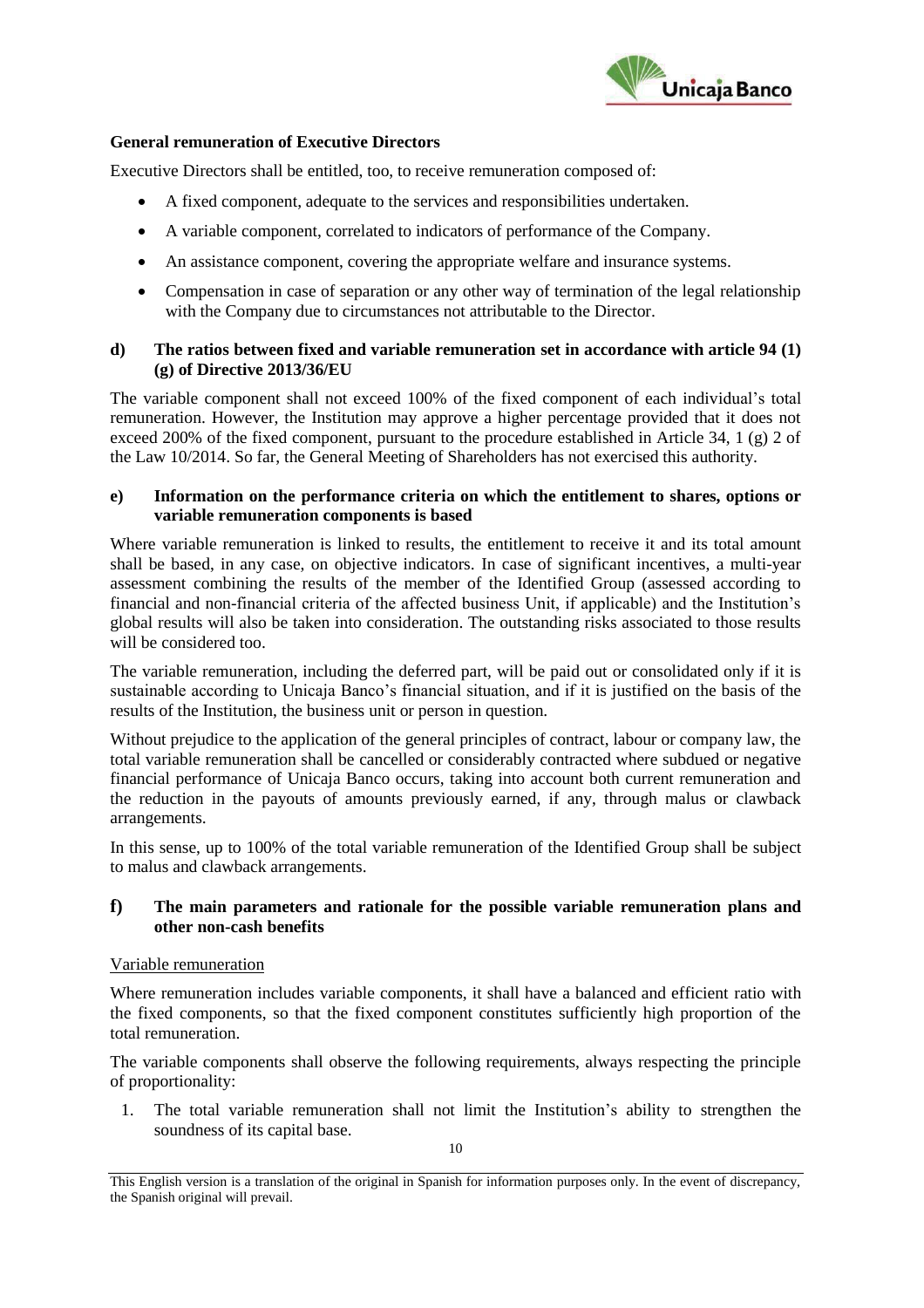

- 2. The variable remuneration of the Identified Group shall be cancelled or reduced in the moment of the performance assessment, if a negative behaviour of the Institution's results or capital ratios is noticed, whether in comparison with previous years or with peers, or if a negative behavior of other parameters is detected, such as the degree of achievement of the objectives sets. In any case, the reduction in the variable remuneration shall always take place if there is a requirement or recommendation in force by the competent authority to limit the dividend distribution policy.
- 3. Up to 100% of the total variable remuneration shall be subject to malus or clawback arrangements.
- 4. Guaranteed variable remuneration is not compatible with sound risk management or the payfor-performance principle, so it shall not be part of prospective remuneration plans, and shall be exceptional. It will be applied only when hiring new staff and where the Institution has a sound and strong capital base and shall be limited to the first year of employment.

#### **g) Aggregate quantitative information on remuneration, broken down by business area**

Amounts of total fixed remuneration received during the financial year 2020 by the members of the Identified Group of Grupo Unicaja Banco, in thousands of euros:

| Non-executive Directors              | 833   |
|--------------------------------------|-------|
| <b>Executive Directors</b>           | 1,636 |
| <b>Investment Banking</b>            | 178   |
| <b>Commercial Banking</b>            | 2,473 |
| <b>Asset Management</b>              | 634   |
| <b>Corporate Functions</b>           | 3,187 |
| <b>Independent Control Functions</b> | 1,433 |
| )thers                               |       |

- **h) Aggregate quantitative information on remuneration, broken down by senior managers and employees whose activities have a significant influence on the Institution's risk profile, indicating the following:**
	- **i) the amounts of remuneration for the financial year, split into fixed and variable remuneration, and the number of beneficiaries,**
	- **ii) the amounts and forms of variable remuneration, split into cash, shares, sharelinked instruments and other types,**
	- **iii) the amounts of outstanding deferred remuneration, split into vested and unvested portions,**
	- **iv) the amounts of deferred remuneration awarded during the financial year, paid out and reduced through performance adjustments,**
	- **v) new sign-on and severance payments made during the financial year, and the number of beneficiaries of such payments,**
	- **vi) the amount of severance payments awarded during the financial year, number of beneficiaries and highest amount awarded to a single person.**

Information of the Identified Group of Grupo Unicaja Banco, in thousands of euros:

This English version is a translation of the original in Spanish for information purposes only. In the event of discrepancy, the Spanish original will prevail.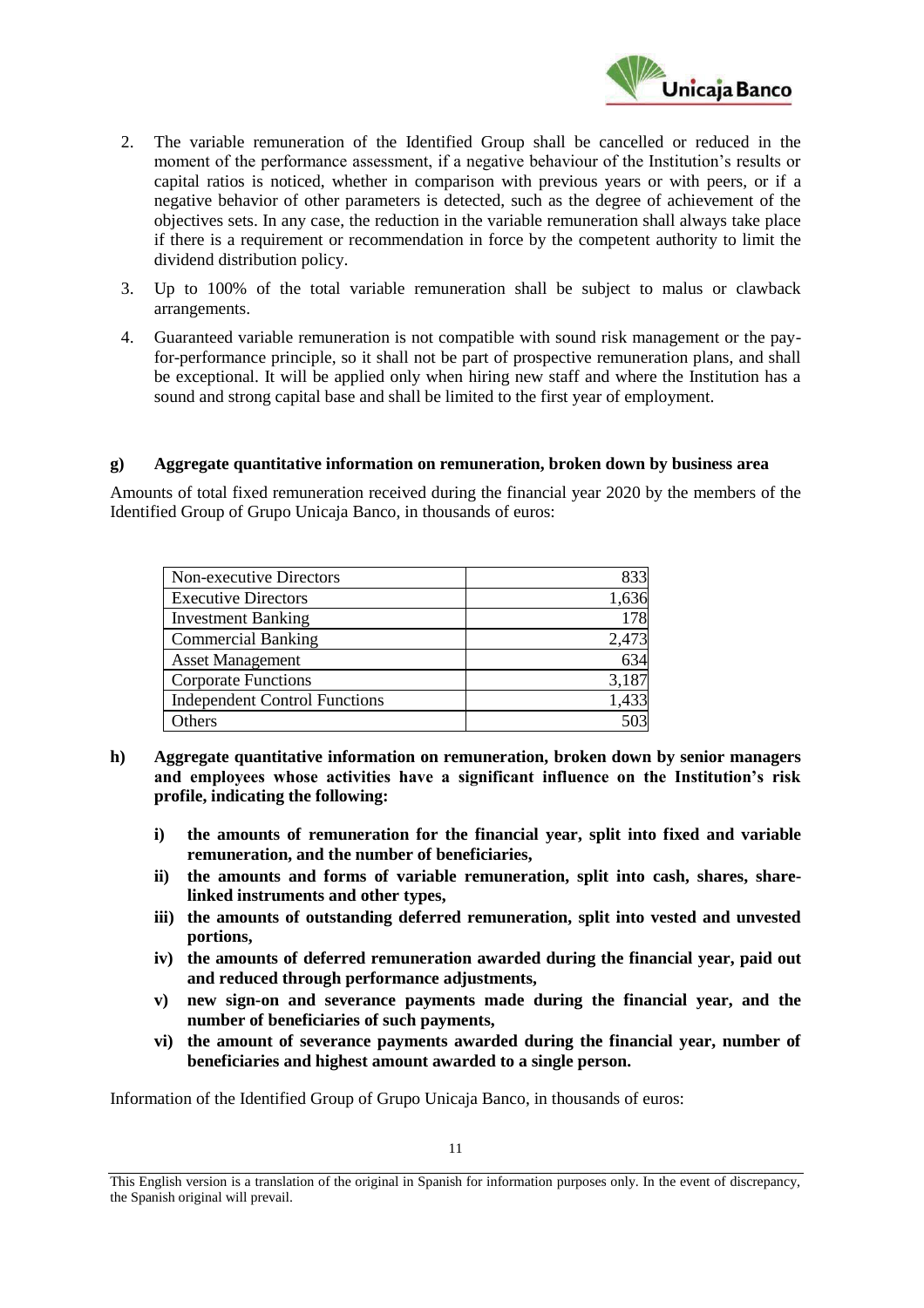

|                                                                                                   | Board of<br>Directors.<br>Non-executive<br><b>Directors</b> | Board of<br>Directors.<br>Executive<br><b>Directors</b> | Investment<br><b>Banking</b> | Commercial<br><b>Banking</b> | Asset<br>Management      | Corporate<br><b>Functions</b> | Independent<br>Control<br><b>Functions</b> | Other                    |
|---------------------------------------------------------------------------------------------------|-------------------------------------------------------------|---------------------------------------------------------|------------------------------|------------------------------|--------------------------|-------------------------------|--------------------------------------------|--------------------------|
| 1. Identified Group (employees or not)                                                            | 10                                                          | $\overline{2}$                                          |                              |                              |                          |                               |                                            |                          |
| 2. Number of FTE identified employees                                                             |                                                             |                                                         | 1                            | 17                           | 6                        | 22                            | 11                                         | $\overline{7}$           |
| Of which: senior managers                                                                         |                                                             |                                                         | $\overline{a}$               | 3                            | $\blacksquare$           | 5                             | 4                                          |                          |
| Of which: in control functions                                                                    |                                                             |                                                         |                              |                              |                          | $\overline{a}$                | $\overline{7}$                             |                          |
| 3. Total fixed remuneration amount                                                                | 833                                                         | 1,636                                                   | 178                          | 2,473                        | 634                      | 3,187                         | 1,433                                      | 503                      |
| Of which: in cash                                                                                 | 833                                                         | 1,636                                                   | 178                          | 2,473                        | 634                      | 3,187                         | 1,433                                      | 503                      |
| Of which: in shares or share-linked instruments                                                   | $\overline{a}$                                              |                                                         | $\overline{a}$               |                              | $\overline{\phantom{a}}$ |                               | $\overline{\phantom{a}}$                   |                          |
| Of which: in other instruments                                                                    | $\overline{\phantom{a}}$                                    | $\overline{\phantom{a}}$                                | $\overline{\phantom{a}}$     | $\overline{\phantom{a}}$     | $\overline{\phantom{a}}$ | $\overline{\phantom{a}}$      | $\overline{\phantom{a}}$                   | $\overline{\phantom{a}}$ |
| 4. Total variable remuneration amount                                                             | $\overline{\phantom{a}}$                                    | $\blacksquare$                                          | $\overline{\phantom{a}}$     | 13                           | $\blacksquare$           | 430                           | $\overline{\phantom{a}}$                   | $\blacksquare$           |
| Of which: in cash                                                                                 | $\overline{a}$                                              | $\overline{\phantom{a}}$                                | $\overline{a}$               | 13                           | $\overline{a}$           | 430                           | $\blacksquare$                             |                          |
| Of which: in shares or share-linked instruments                                                   | $\blacksquare$                                              | $\sim$                                                  | $\overline{\phantom{a}}$     | $\blacksquare$               | $\blacksquare$           | $\blacksquare$                | $\blacksquare$                             |                          |
| Of which: in other instruments                                                                    | ÷.                                                          |                                                         | $\overline{a}$               | $\overline{\phantom{a}}$     | $\overline{a}$           | $\blacksquare$                |                                            |                          |
| 5. Amount of total variable remuneration vested<br>in the year and deferred                       |                                                             |                                                         |                              |                              |                          |                               |                                            |                          |
| Of which: in cash                                                                                 |                                                             |                                                         |                              |                              |                          |                               |                                            |                          |
| Of which: in shares or share-linked instruments                                                   |                                                             |                                                         |                              |                              |                          |                               |                                            |                          |
| Of which: in other instruments                                                                    |                                                             |                                                         |                              |                              |                          |                               |                                            |                          |
| Additional information on the total amount of variable remuneration                               |                                                             |                                                         |                              |                              |                          |                               |                                            |                          |
| 6. Total amount of deferred variable                                                              |                                                             |                                                         |                              |                              |                          |                               |                                            |                          |
| remuneration accrued in previous years,                                                           |                                                             |                                                         |                              |                              |                          |                               |                                            |                          |
| according to Article 450 (1) (h) (iii) of                                                         |                                                             |                                                         |                              |                              |                          |                               |                                            |                          |
| Regulation (EU) No. 575/2013<br>7. Amount of the specific ex post performance                     |                                                             |                                                         |                              |                              |                          |                               |                                            |                          |
| adjustment applied during the financial year                                                      |                                                             |                                                         |                              |                              |                          |                               |                                            |                          |
| to remuneration accrued in previous years                                                         | $\overline{\phantom{a}}$                                    |                                                         |                              | $\overline{\phantom{a}}$     |                          | $\overline{\phantom{a}}$      | $\overline{\phantom{a}}$                   |                          |
| 8. Number of beneficiaries of guaranteed                                                          |                                                             |                                                         |                              |                              |                          |                               |                                            |                          |
| variable remuneration<br>9. Total amount of guaranteed variable                                   |                                                             |                                                         |                              |                              |                          | $\overline{a}$                | $\overline{\phantom{a}}$                   |                          |
| remuneration in the year                                                                          | $\overline{\phantom{a}}$                                    | $\overline{\phantom{a}}$                                | $\overline{\phantom{a}}$     | $\overline{\phantom{a}}$     | $\overline{\phantom{a}}$ | $\sim$                        | $\overline{\phantom{a}}$                   |                          |
| 10. Number of beneficiaries of severance pay                                                      |                                                             |                                                         | $\overline{\phantom{a}}$     |                              | $\overline{a}$           | $\mathbf{1}$                  | ÷,                                         |                          |
| for early termination of contract                                                                 |                                                             |                                                         |                              |                              |                          |                               |                                            |                          |
| 11. Total amount of compensation for early<br>termination of contract paid during the year        |                                                             |                                                         |                              | ÷,                           |                          | 430                           |                                            |                          |
| 12. Highest amount of compensation for                                                            |                                                             |                                                         |                              |                              |                          |                               |                                            |                          |
| early termination of contract awarded                                                             |                                                             |                                                         |                              |                              |                          |                               |                                            |                          |
| to a person, according to Article 450.1                                                           |                                                             |                                                         |                              |                              |                          | 430                           |                                            |                          |
| (h) (v) of the Regulation (EU) No.<br>575/2013                                                    |                                                             |                                                         |                              |                              |                          |                               |                                            |                          |
|                                                                                                   |                                                             |                                                         |                              |                              |                          |                               |                                            |                          |
| 13. Number of beneficiaries of contributions to<br>discretionary pension benefits made during the |                                                             |                                                         |                              |                              |                          |                               |                                            |                          |
| financial year                                                                                    |                                                             |                                                         |                              |                              |                          |                               |                                            |                          |
| 14. Total amount of contributions to                                                              |                                                             |                                                         |                              |                              |                          |                               |                                            |                          |
| discretionary pension benefits during the                                                         |                                                             |                                                         |                              |                              |                          |                               |                                            |                          |
| financial year                                                                                    |                                                             |                                                         |                              |                              |                          |                               |                                            |                          |
| 15. Total amount of variable                                                                      |                                                             |                                                         | Other additional information |                              |                          |                               |                                            |                          |
| remuneration accrued in multi-year                                                                |                                                             |                                                         |                              |                              |                          |                               |                                            |                          |
| periods in programmes not updated                                                                 |                                                             |                                                         |                              |                              |                          |                               |                                            |                          |
| annually                                                                                          |                                                             |                                                         |                              |                              |                          |                               |                                            |                          |

This English version is a translation of the original in Spanish for information purposes only. In the event of discrepancy, the Spanish original will prevail.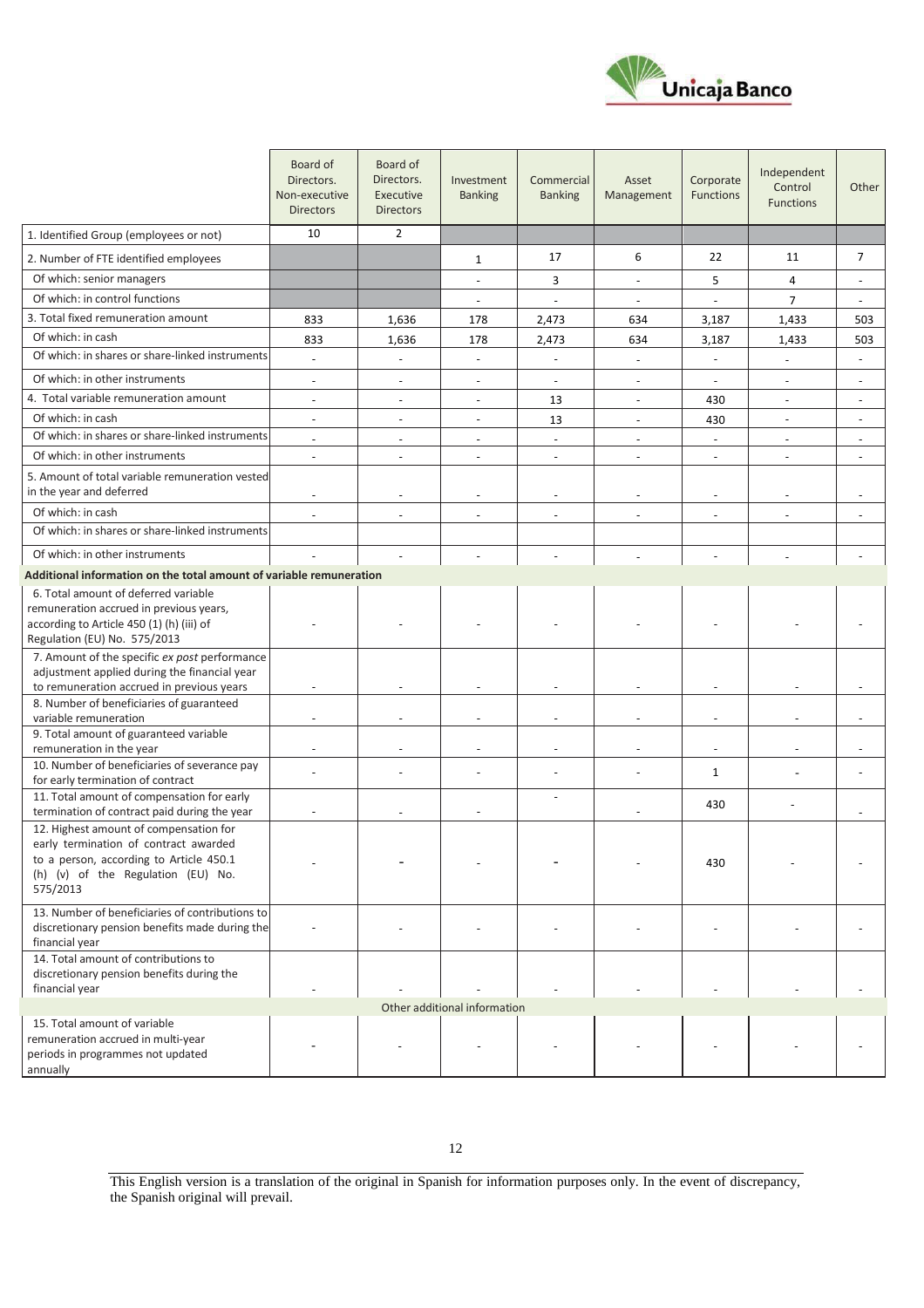

|                                                                                                                                                                                 | Board of<br>Directors.<br>Non-executive<br><b>Directors</b> | Board of<br>Directors.<br>Executive<br><b>Directors</b> | Investment<br><b>Banking</b> | Commercial<br><b>Banking</b> | Asset<br>Management | Corporate<br><b>Functions</b> | Independent<br>Control<br><b>Functions</b> | Other |
|---------------------------------------------------------------------------------------------------------------------------------------------------------------------------------|-------------------------------------------------------------|---------------------------------------------------------|------------------------------|------------------------------|---------------------|-------------------------------|--------------------------------------------|-------|
| 16. Number of beneficiaries of<br>discretionary pension benefits who have<br>left the Institution (due to retirement or<br>termination)                                         |                                                             |                                                         |                              |                              |                     |                               |                                            |       |
| 17. Total amount of discretionary<br>pension benefits paid out or retained<br>during the year to persons who have left<br>the Institution (due to retirement or<br>termination) |                                                             |                                                         |                              |                              |                     |                               |                                            |       |

**i)** The number of individuals being remunerated  $\epsilon$  1 million or more per financial year, broken down into pay bands of  $\epsilon$  500,000 for remuneration between  $\epsilon$  1 million and  $\epsilon$  5 **million, and into pay bands of € 1 million for remunerations of € 5 million and above**

In 2020 no employee was remunerated  $\epsilon$  1 million or more.

Other information to be provided under letter k) of the Rule 60 of the Circular 2/2016 of the Bank of Spain:

**i. Description of the staff categories whose professional activities have a significant influence on the Institution's risk profile, regardless of the type of employment relationship of the employees performing them**

For the purposes of the Remuneration Policy Associated to Risk Management, as it was said before, the group is composed by the directors, senior managers, risk takers, staff engaged in control functions and any other employee receiving total remuneration that takes them into the same remuneration bracket as senior managers and risk takers, whose activities have a significant influence on Unicaja's risk profile at a group level, parent company and subsidiaries.

As at 31 December 2020, this group was composed by 76 members:

- 2 Unicaja Banco Executive Directors.
- 10 Unicaja Banco Non-executive Directors.
- 3 Independent Directors of Banco Europeo de Finanzas.
- 12 members of Unicaja Banco's Senior Management.
- 5 members of the Senior Management of Group Companies.
- Unicaja Banco's Heads of: Internal Validation, Treasury and Capital Markets, Investor Relations, Market Analysis and Strategy, Balance Sheet Management, Asset Management, Risk Analysis, Analysis of Companies and Institutions, Analysis of Individual Customers, Credit Risk Control and Follow-up, Credit Risk Models, Properties, Investees, Corporate Banking, Specialized Banking, Means of Payment, Consumer Credit and Point-of-Sale Financing, Syndicate Lending, Financial and Fiscal Information, Efficiency and Research, HR, Technology, Planning, Analytics and Data, Secretary to the CEO, Commercial Strategy,

This English version is a translation of the original in Spanish for information purposes only. In the event of discrepancy, the Spanish original will prevail.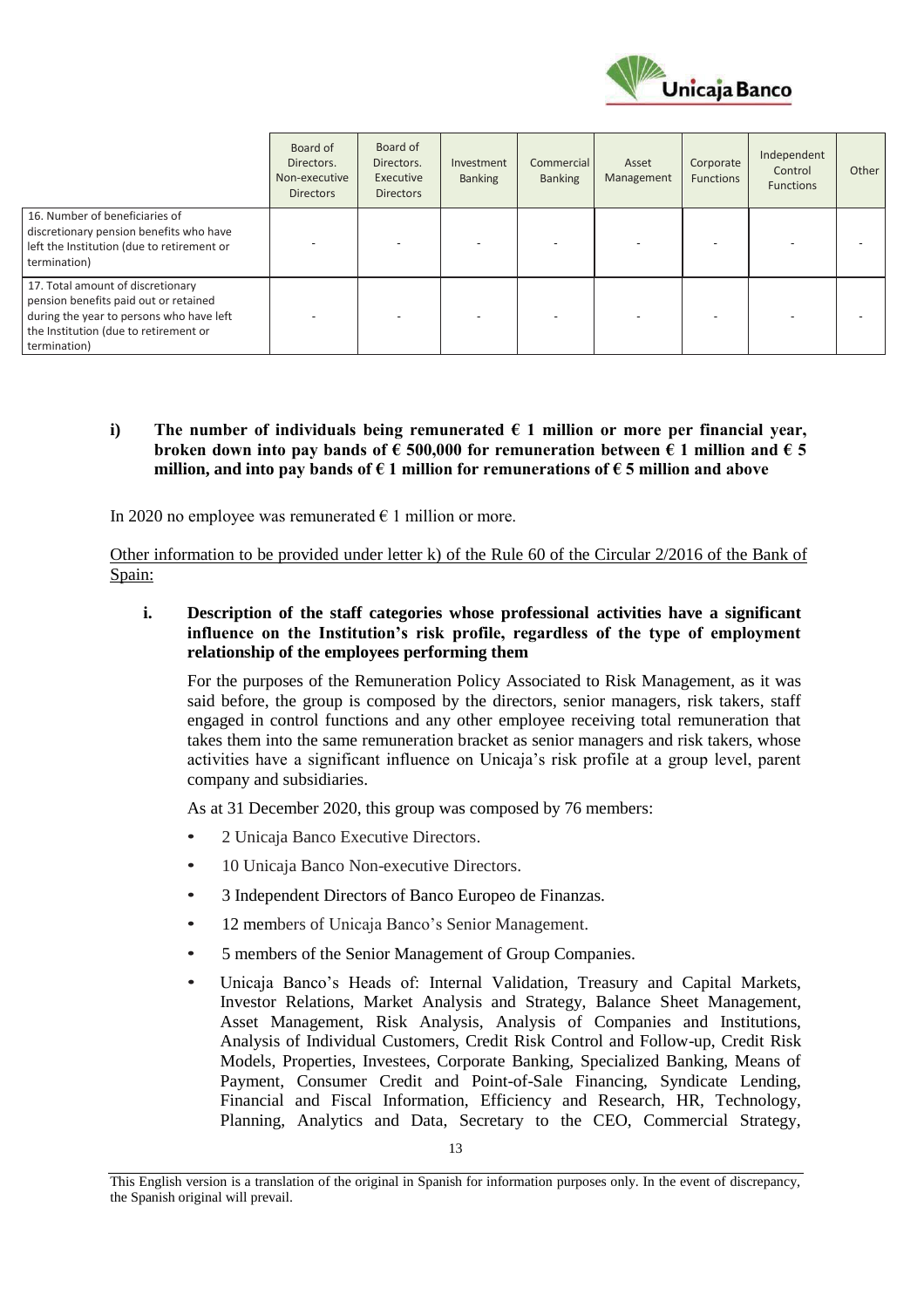

Commercial Intelligence and Digital Banking, Transactions, Customer Service, Organization and Transformation and Innovation.

- Unicaja Banco's Regional Managers for: Málaga, Castilla La Mancha-Madrid, Eastern Andalusia, Western Andalusia, Leon and Salamanca.
- Unicaja Banco's Data Protection Officer.
- Unicaja Banco's Heads of the following areas: Capital, Key Processes, Cybersecurity, Risks, Back Office, Front Office, Middle Office and Data Governance and Quality

# **ii. The measures established to adjust remuneration in case of performance under that expected**

The variable remuneration of the Identified Group shall be cancelled or reduced in the moment of the performance assessment, if a negative behavior of the Institution's result or capital ratios is noticed, whether in comparison with previous years or with peers, or if a negative behavior of other parameters is detected, such as the degree of achievement of the objectives set.

In any case, the reduction in the variable remuneration shall always take place if there is a requirement or recommendation in force by the competent authority to limit the dividend distribution policy.

Up to 100% of the total variable remuneration shall be subject to *malus* or *clawback* arrangements.

The variable remuneration which has already been paid out, in cash or instruments, will be subject to *clawback* if within the three years following the payout, wilful misconduct or severely negligent conduct occurs directly attributable to the member of the Identified Group.

#### **iii. Description of the criteria used in determining remuneration to take account of current and future risks**

As general principles of the Remuneration Policy Associated to Risk Management, to be assessed upon its effective implementation, it is established that the remuneration shall be compatible with an adequate and efficient risk management, without incentives to take risk which exceed the levels tolerated by the Institution, taking as a reference, as far as it is applicable, the RAF approved by the Board of Directors, as well as the corporate strategy and objectives, values and long-term interests of Unicaja Banco, avoiding conflicts of interest.

To reinforce the application of the Policy, the Identified Group will be requested not to use personal hedging strategies or insurance related to remuneration and liability which may undermine the risk alignment effects embedded in their remuneration arrangements.

# **iv. Aggregate quantitative information on remunerations paid out during the previous financial year to the members of the body in charge of overseeing remuneration, if it is different from the Board of Directors**

The body in charge of overseeing remunerations according to the policy in force is the Board of Directors. That information is therefore provided in the document

This English version is a translation of the original in Spanish for information purposes only. In the event of discrepancy, the Spanish original will prevail.